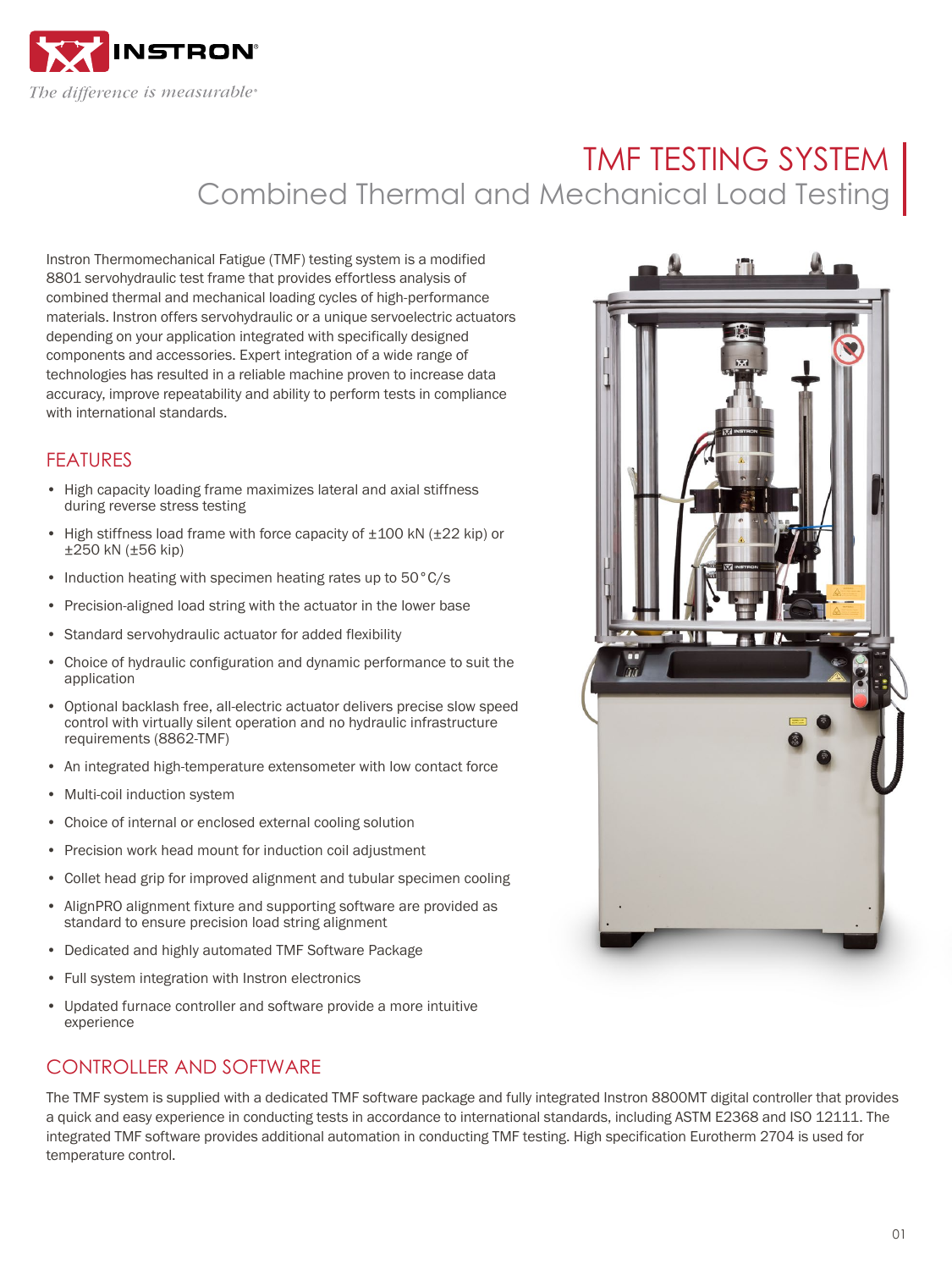# THERMOMECHANICAL FATIGUE TESTING

Materials exhibit different behaviors under cyclic thermal loading, similar to cyclic mechanical loading in fatigue. Applications where materials are subject to high thermal gradients require additional testing on top of typical static and fatigue tests. These components may be exposed to thermomechanical fatigue (TMF), where they experience cyclic mechanical and thermal loading under service conditions. Contributions of creep and fatigue to the TMF damage in structural integrity under combined thermal and mechanical loading cycles are monitored and analyzed in order to ensure safe operating conditions for the duration of the component's life cycle.

TMF testing machines help characterize material properties under cyclic mechanical and thermal loading, which contributes to the material selection process for different applications where components are exposed to combined thermal and mechanical loading profiles, including the hot section components in gas turbine generators and jet engines. It also allows engineers to better predict the life cycle of components under these conditions and confirm that computer simulation models correctly predict material behavior under TMF.



#### TMF APPLICATIONS AND RESEARCH AREAS INCLUDE:

- Characterization of materials under combined thermal and mechanical loading cycles
- Effects of different loading phases on materials
- TMF crack initiation in superalloys for gas turbines generators
- TMF life prediction of hot section components in jet engines

#### WHY CHOOSE INSTRON?

Instron Thermomechanical Fatigue (TMF) testing systems provide a fully integrated, turnkey solution for analysis of combined thermal and mechanical loading cycles on high-performance materials. The furnace controller has been updated recently to provide a more intuitive experience, better performance, and more accurate temperature control. Expert integration of proven products has resulted in a complete, user-friendly system perfect for simulating these conditions and measuring material performance.

#### **BENEFITS**

- An external cooling collar is available that offers better performance in cooling rates and minimizing extensometer disturbances
- Multi-coil induction head allows more complex coil designs that optimize the coupling between coils and specimen to improve heating rates and specimen temperature gradients
- Integrated extensometer provides an intuitive strain measurement system that is mounted onto the machine, with minimal setup time and roller mount for quick and precise adjustment of extensometer position
- Precision work head mount for induction coil adjustment, allowing easy and precise movement of the induction system to fit specimen size
- AlignPRO Mechanical alignment fixture is extremely important. As an integrated package with strain gauged specimen and software for measurement of specimen bending, it provides full angularity and concentricity adjustment and instructions to how to adjust real time to give the peace of mind that the load string is properly aligned
- Full system integration with Instron electronics, updated furnace controller package and dedicated TMF Software Package provides an intuitive user experience including testing in compliance with ASTM E2368 and ISO 12111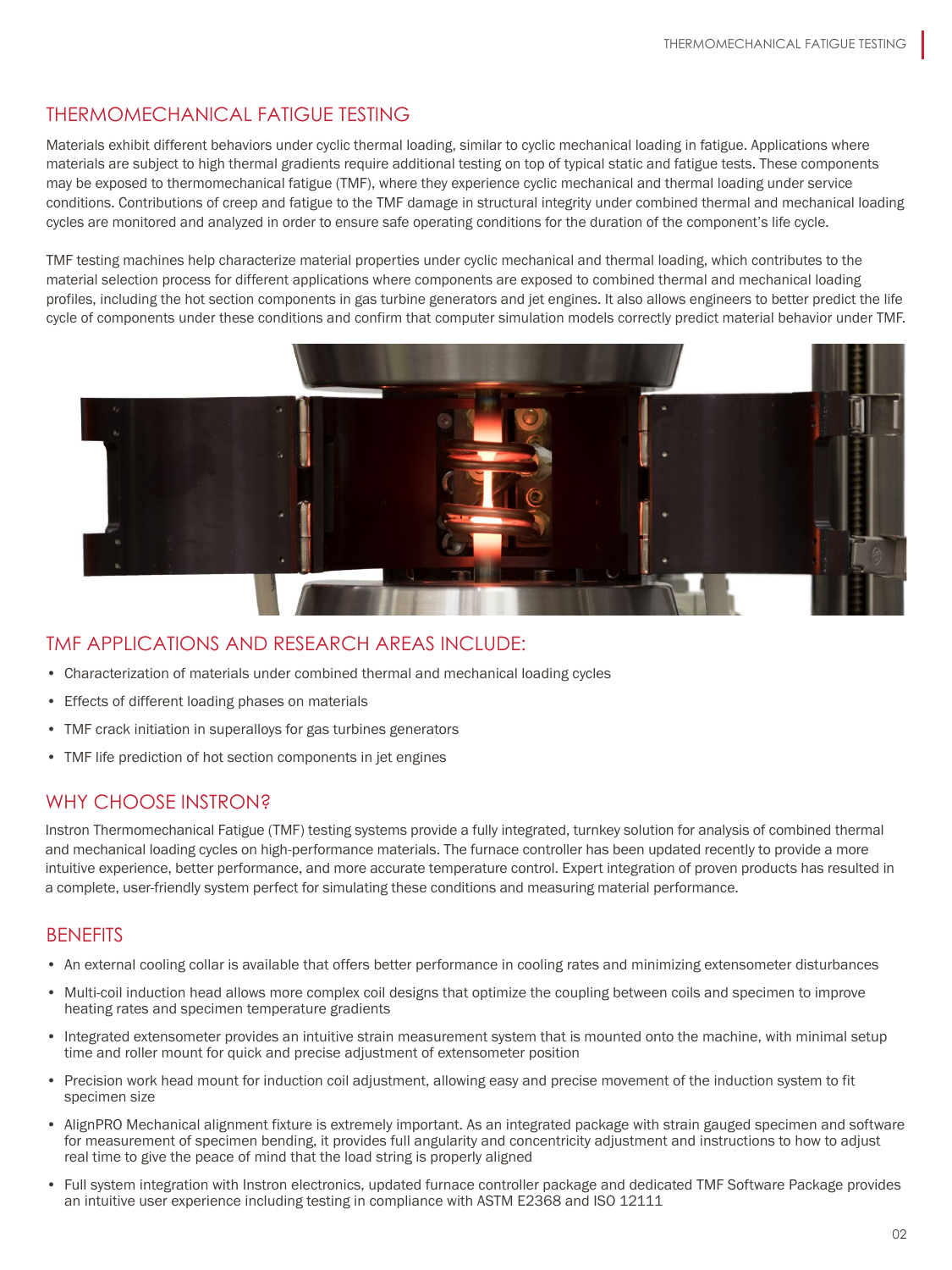# FUNCTIONALITY AND CAPABILITY

Instron TMF systems are designed to guarantee machine performance and test accuracy, ensuring that you can trust your data is of the highest quality. Collaboration with industry and continuous improvements have helped us to continuously develop and refine new features, creating a truly optimized package for TMF testing.

- Multi-coil induction head allows for easy optimization of temperature gradient
- External cooling collar to maximize specimen for cooling uniformity over the gauge length
- Collet grips available as standard to support internal cooling of tubular specimens

# USABILITY AND REPEATABILITY

Test reproducibility and ease-of-use are key factors to consider when comparing TMF systems and integrated Instron systems are designed to guarantee both. Below is a selection of key features that will help to ensure your system is easy to use and produces the most repeatable data.

- A high-temperature extensometer with a low contact force and high positioning repeatability mounting bracket with forced cooling
- Backlash-free servo-electric actuator option for low strain rate specifically designed testing
- Precision work head mount with axial and radial adjustment of the induction coil



# DEDICATED TMF SOFTWARE

Our purpose-designed TMF software makes it quick and easy for you to conduct tests in accordance with international standards, including ASTM E2368 and ISO 12111. After setting up the test method, an automated process can execute four stages of the test: Stabilization, Thermal Strain Measurement, Verification, and Test, with no need for manual calculations or use of third-party software. Carrying out the full test within one piece of dedicated software saves time and reduces the chance of human error.